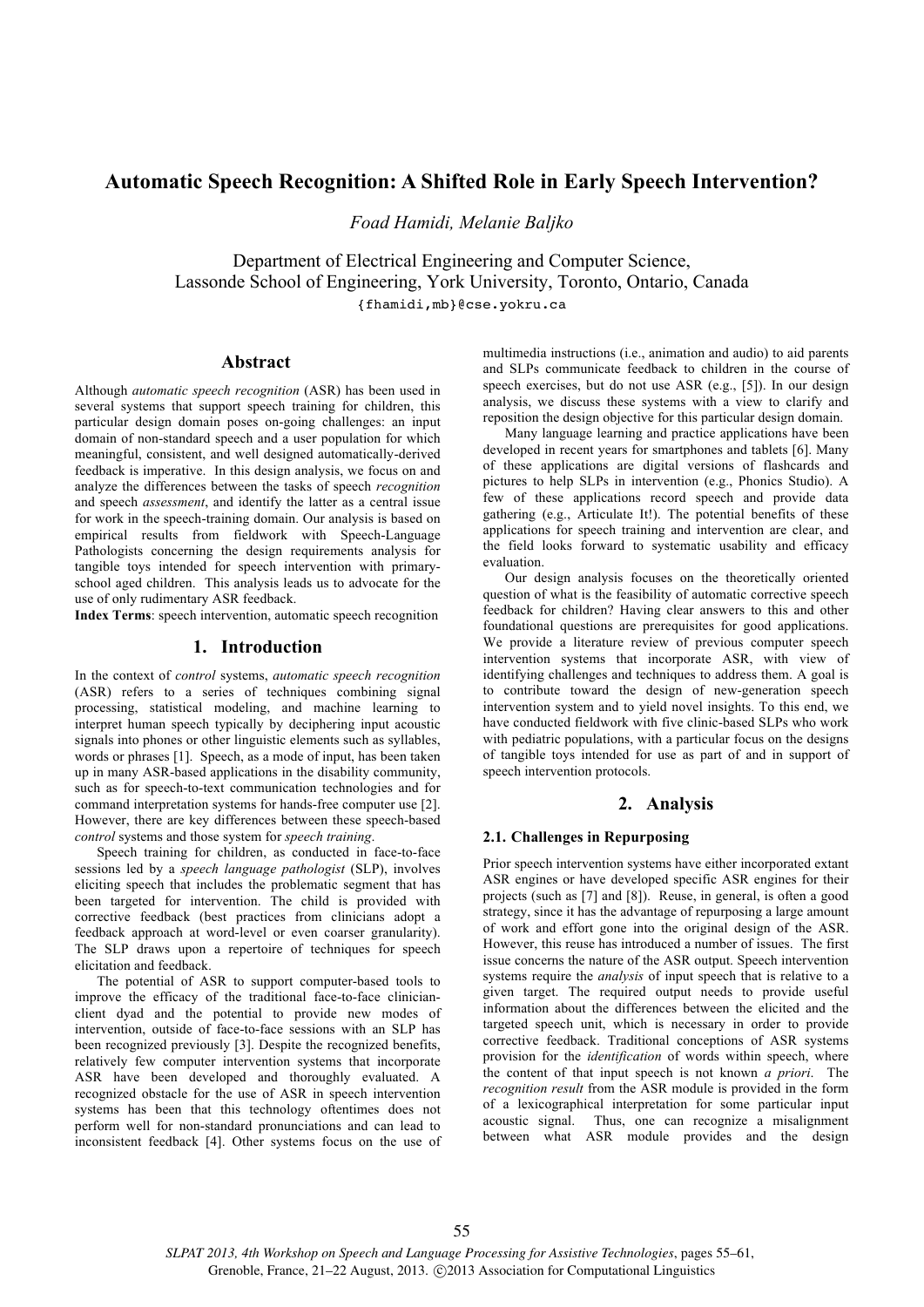requirements. A key challenge in this design domain is the alignment and extraction of information that will be useful for corrective feedback, whereas a main challenge for ASR (more generally) is identification in the face of deviation from the training pronunciation.

Extant, general ASR modules (e.g., *Dragon Naturally Speaking* [9]) are mostly developed for speakers with clear speech. These modules are derived from human speech samples and are trained on clear "standard" speech. When the input speech differs from the modeled speech, due to reasons such as when the input speech is produced by a speaker with an accent or speech impairment, the performance of the ASR module degrades [2, 10]. The performance further degrades when speech is affected by environmental noise, distortion and sound quality change [11].

An *error,* in this context, can be understood as either a *recognition error,* where input is "correct" but the system fails to recognize it, or a *speech error,* where input speech significantly deviates from a standard model. Despite rapid improvements in ASR technology, some researchers believe that because sound and specifically speech is a noisy input channel, errors are an inevitable part of ASR technologies [1]. In the presence of nonstandard speech, ASR modules produce low confidence scores for predicted candidates, reflecting the high possibility of recognition errors. In response, several research initiatives have focused on ASR specifically for dysarthric speech (e.g., [12, 13]) and/or the speech of children (e.g., [14]).

# **2.2. Prototype Systems**

Kewley-Port et al.'s early system was developed using recorded templates of the child's best production, which were then used as standards against which to measure the acceptability of new utterances [15]. The researchers conjectured that recognition error rates as high as 20%, a rate within the capabilities of a small vocabulary speaker-dependent system, would be acceptable for articulation training. A more detailed assessment of the degree of success of the system was not provided. Adoption of this approach has been limited, however: training is required for each individual, and target words and phrases that consist of segments not producible by the child are not possible (thereby obviating application for speech intervention).

Speech intervention mediated by the *Speech Training, Assessment, and Remediation* (STAR) system, a system designed to distinguish between the segments /r/ and /w/, was achieved through a role-playing game with the premise that "aliens" need to understand the child's speech [16]. Evaluation was conducted in which likelihood ratios, as calculated automatically by the ASR module, were compared with perceptual quality ratings, as provided by human judges. The results showed high correlation between the two measures for substitution errors. In other words, the system worked well when /r/ and /w/ were misarticulated. However, the ASR module produced many false positives (i.e., the results correlated poorly for correctly articulated examples).

### **2.3. Box of Tricks**

Vicsi et al. developed a speech intervention system, *Box of Tricks,* for children with hearing impairment [8]. *Box of Tricks* uses ASR to detect and to provide feedback about speech mistakes and was originally devised to support Hungarian, and has subsequently been expanded to also support English,

Swedish and Slovenian. *Box of Tricks* is designed to train for vowels and also fricatives.

The goal of *Box of Tricks* is to teach children to modify their speech on the basis of visualizations of their speech signals. Picture-like images of energy, change in time, fundamental frequency, voiced or unvoiced detection, intonation, spectrum, spectrogram (cochleogram) and spectrogram differences were used for the visualization.



Figure 1: *Feedback from two systems designed for children: Box of Tricks (left) [8] and ARTUR (right) [7]*

For the visualizations, a filter was developed and applied that produces a representation based on inner ear processing rather than FFT spectra. The researchers hypothesized that the visualization generated by this filter would be a more intuitive representation of speech for their users than other types of visualizations. The representation of elicited pronunciation was shown in alignment with a representation of a target pronunciation. Parts of the representation were highlighted to signal more important features of the speech: to draw the children's attention to these parts that were highlighted by amusing background pictures. These visualizations, especially combined with gaming elements, would be more stimulating than numerical scores.

*Box of Tricks* did not provide overt instruction to the children about how to correct their speech, however. Although the users were provided with feedback that indicated, in some fashion, the differences between their input speech and the desired, target speech, they were not provided with clear instruction for how this difference might be decreased. The researchers conjectured that this approach provides meaningful feedback to children and allows them to use the system by themselves. It was not clearly demonstrated that, in the absence of such corrective feedback, the children were able to incorporate the information into their motor learning, but neither was the conjecture disproved.

# **2.4. ARTUR**

Bälter et al. developed a prototype of a computer system for speech intervention for children with hearing impairments to be used in the absence of SLPs [7]. The system aims to identify problematic pronunciations and provide corrective feedback. A computer-animated head with exposed internal parts of the face and mouth, referred to as the *Articulation TUtoR* (ARTUR), was constructed. ARTUR was utilized to provide feedback based on the input (albeit not synchronously with the elicitation). The researchers hypothesized that, for children with hearing problems, the visualization of the movement of vocal tract is more useful than acoustic signal visualization. A knowledge base of mappings was constructed: for each possible error, an appropriate corrective response was developed (some corrective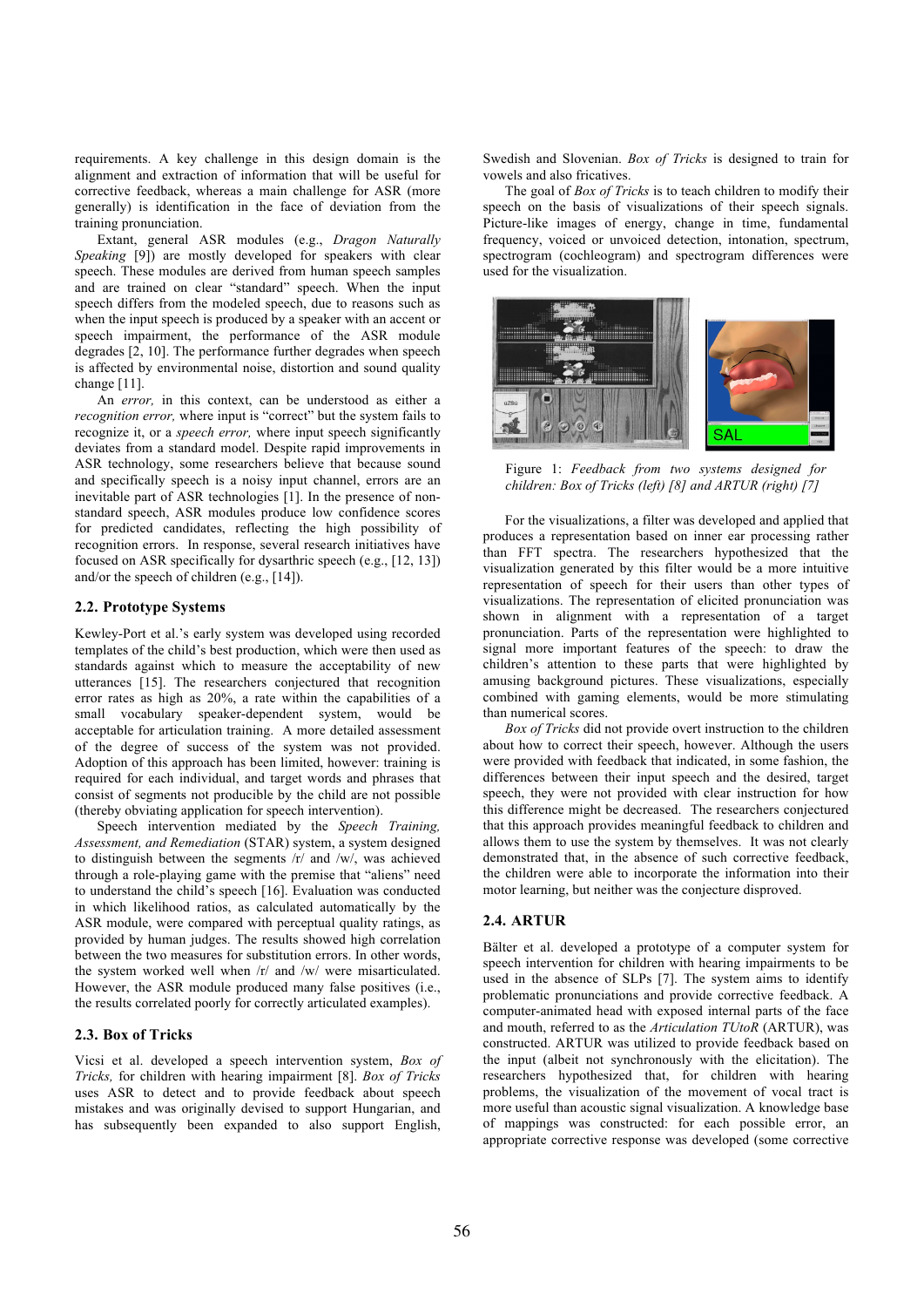responses were reused). The feedback, in the form of spoken commands and corresponding animation, was drawn from this knowledge base. The researchers conjectured that showing the hidden parts of vocal tract would be key to effective speech intervention. In the final implementation of the system, audio input is to be supplemented with video footage of the user for more accurate categorization of pronunciation error.

The system was tested with two groups of children in a Wizard-of-Oz study. The children in the first group were six years old and the ones in the second group were between nine and eleven years old. In addition to children, an adult with English as second language also used the program and provided feedback.

The empirical qualitative data demonstrated that the children, especially the older group, liked the idea of playing with a computer and being given explicit feedback. However, while they (and especially the older group) liked the program in general, they found the visual feedback confusing and unhelpful. This was found of both the image representation of speech organs and the accompanying animation. The children suggested that adding more game-like features, such as goals and rewards, to make it more engaging. Also, they found the user interface of the program, as well as the anatomy of the vocal tract (e.g. the hard palate), unclear. When compared to interaction with the SLP, older children described the interaction as more relaxed. In more recent work, ARTUR's interface was assessed for use in second language pronunciation training for adults and children [17].

In a study of the pedagogy of feedback conducted to inform an application of the system for second language training, Engwall and Bälter demonstrated that, even given the availability of accurate information for feedback, many interaction decisions such as when and how to deliver feedback need to be built into the design of a given application [17, 18]. The study was done in the context of second language learning but the results are still relevant to pronunciation training.

#### **2.5. Speech Viewer II**

A commercial (but no longer in distribution) speech therapy system, *Speech Viewer II,* was developed to help adults with speech impairments improve their speech [19]. This system visualized speech signals and waveforms. Figure 2 shows speech visualization produced by this system.



Figure 2: *Speech Viewer II uses wave diagrams as feedback [18].*

Two studies have shown that this system does not work well for use by children with hearing impairments. The first study showed that the program did not have any advantages over traditional speech therapy for vowel training for children with profound hearing impairments [20]. The second study tested a vowel accuracy feedback with children with hearing impairments and showed that the system produced modest gains but exhibited inaccuracies and inconsistencies in feedback [21].

When the use of *Speech Viewer* was restricted to the improvement of prosodic features of speech for children with hearing impairments, better results were produced. Öster conducted a study with two deaf children who were trained using the program for ten minutes twice weekly over an eight week period [22]. For each child, a different skill was targeted: a fifteen-year-old boy who had difficulty with producing durational contrast between phonologically long and short vowels, and a thirteen-year-old girl who had difficulties producing voicing contrasts between voiced and voiceless velar stops. Both children were reported to have improvements in the areas targeted. Öster also conducted a study with a five-year-old deaf boy who had difficulty controlling the loudness and pitch of his speech [19]. While detailed information about the amount of training, methodology and the results of the intervention is not provided, the researcher reported that use of the program, and specifically its graphical interface, allowed the SLP to communicate better with the child, resulting in improved loudness and pitch.

#### **2.6. OPTACIA**

Öster et al. have conducted initial experiments with the OPTACIA system, which is similar to Speech Viewer, and produces visual maps for training Swedish sibilant fricatives, fricatives with higher-frequency and acoustic energy than nonsibilant fricatives, to hearing-impaired users [23]. The system is designed to supplement speech intervention. The user is provided with a visual representation of his or her speech that is shown in relation to a visualization of a target pronunciation. The researchers hypothesize that having this feedback will help increase the frequency of correct pronunciations. In this system, the produced diagrams will be described by the SLP and used as a tool during therapy to visualize specific components of speech.

The speech of three severely hearing-impaired children when pronouncing the fricatives was recorded and mapped against the created maps and it was found that the visualizations corresponded well with the speech produced.

While this system shows it is possible to create visualizations that correspond with non-standard input speech, it did not discuss the usefulness of this approach for children. The input data was restricted to sibilant-vowel combinations rather than words, and the visualizations were shown in terms of time and frequency, an unintuitive approach for children. The project was in its initial phase and no user studies were conducted.

# **2.7. visiBabble and VocSyl**

The visiBabble system, manifested either as a tangible toy or as a software application, processes infant vocalizations in real-time and produces brightly colored animations, intended to provide positive reinforcement of the production of syllabic utterances, intended as an early speech intervention and support for later language and cognitive development [24, 25].

In a similar vein, the VocSyl system also used speech and vocalization analysis and visualization to engage children's speech [26, 27, 28] using a software application. VocSyl uses a suite of audio visualizations to represent different audio features of speech (pitch, loudness, duration and syllables) in abstract visual representations that are presented to children in real-time.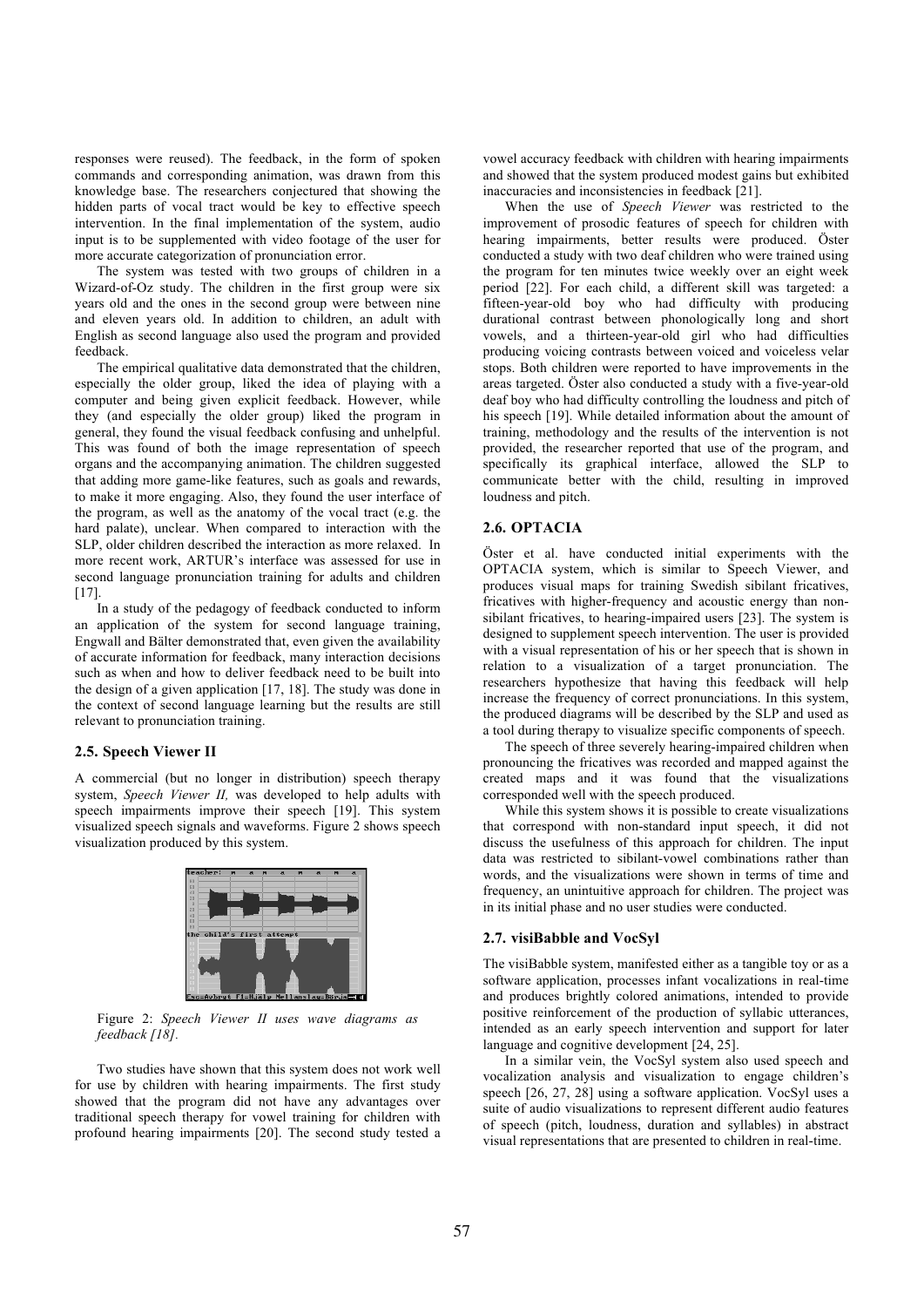visiBabble and VocSyl are intended to encourage children with speech delays. VocSyl was originally designed for motivating children with *Autism Spectrum Disorder* (ASD) to encourage speech vocalizations [28]. An initial study of VocSyl with 5 children with ASD showed that audio and visual stimulation increase the rate and duration of speech like vocalizations. Hailpern et al. found that each of the children responded to at least one form of feedback and that only some participants responded to visual stimuli whereas others responded to auditory stimuli or a combination of visual and auditory stimuli. They also found that it is likely that visualizations should be customized to some extent for each person [28].



Figure 3: *VocSyl visualizations to illustrate multisyllable words [27]*

A more recent application of the VocSyl system supports the production of multi-syllabic speech production in children with autism speech apraxia and speech delays. One of the goals is to provide children with a persistent visual representation of their speech that would facilitate reflection and a new experience of language skills. The goal is to use visualizations to illustrate differences in utterances and help with the ability to combine syllables both as word combinations and in single multisyllabic words [26, 27].

Figure 3 shows the interface of *VocSyl.* Syllables are represented by discreet elements (left screenshot) or regions in continuous visualizations (rights screenshot) and emphasis, pitch change and pacing are represented by the diameter of the graphical element and position on the y-axis and x-axis, respectively. The researchers involved two children with ASD, two children with SPD and four children without disabilities in the design of the system.

While the system does not currently provide corrective feedback, it focuses on engagement and motivation and, also, provides the visualizations as a communication aid to help SLPs demonstrate specific aspects (i.e., syllable location and volume) of the vocalizations. It is apparent that if corrective feedback were given in the absence of SLPs or parents to facilitate their interpretation, the children would not have been as motivated to continue using their speech.

#### **2.8. Field Interviews**

Like Fell et al. [24, 25], we are also interested in the development of tangible interactive toys for the support of speech intervention [29]. To this end, we conducted open-ended interviews with five SLPs who work with children (our target user population is ages 4-7). We reached these SLPs by direct contact.

All the interviewed SLPs felt that a toy that focuses on speech elicitation would be useful. Three of the SLPs already use props such as dolls and physical toys, as well as, images and flash cards to engage children. These toys allow for the development of narrative and the engagement of the children's attention. They stressed that it is useful to have toys that when working with small children (ages 4-7) can be touched and grasped and are also durable.

Two of the SLPs who were interviewed used iPads to play games that involve speech. Surprisingly, they preferred games that encourage speech through stories and play but are not specifically developed for speech intervention and have simple interfaces, (e.g., My PlayHome). One SLP commented that she prefers to use non-computational material during intervention because too much technology can be distracting for the children.

It was noted that, sometimes, initial engagement of children is difficult and it takes a long time to establish a relationship with them to the point where they start using their speech more freely. It was also noted that capturing the child's natural speech (i.e., speech spoken in the absence of the SLP) would be helpful in assessing intervention needs. One SLP records samples of her client's speech during some of her sessions. She uses these samples for future comparison of intervention outcomes, analysis of speech in the absence of the client.

All SLPs indicated that having no or little feedback that is consistent and accurate is better than inconsistent or incorrect feedback, especially in the absence of the SLP who can mediate between the technology and the child. However, they mentioned that some measure of progress is necessary so that not all speech is rewarded equally. Additionally, the SLPs suggested that automatic tracking and record keeping of exercises are useful functions that a computational toy could provide.

Three of the interviewed SLPs discussed the context of multilingual communities. Working with children who are multilingual is quite common in Toronto, and in Canada more generally, due to the presence of many new immigrants. These SLPs noted that many immigrant children whose first language is not English face difficulties when moving to a new country where English is the main language and noted this condition as a contributor to speech delays. The issue is complex, as the home language is often not English, the parents and caregivers are not fluent and are not in a position to assist with speech exercises at home. Additionally, as the children grow up, they are faced with the challenge of switching between English and their home language. These challenges can place stress on interfamily relations and cause disconnect between children and their parents. These SLPs highlighted the particular need for a toy that is able to switch between languages and that supports communication between children and parents in languages other than English. School board policies oftentimes specifically encourage parents to speak and read with their children in the home language, as a support for language development.

# **3. Discussion**

#### **3.1. The challenges of feedback**

As indicated previously and reinforced by our SLP interviews, the provision of meaningful and consistent feedback to children is a key priority. The feedback must not only be evaluative (i.e., indicating whether a given speech target was reached or not), but must also provide corrective analytic feedback (i.e., analyze and semantically interpret degrees of deviation between elicited speech and a given speech target). Analyses even from a decade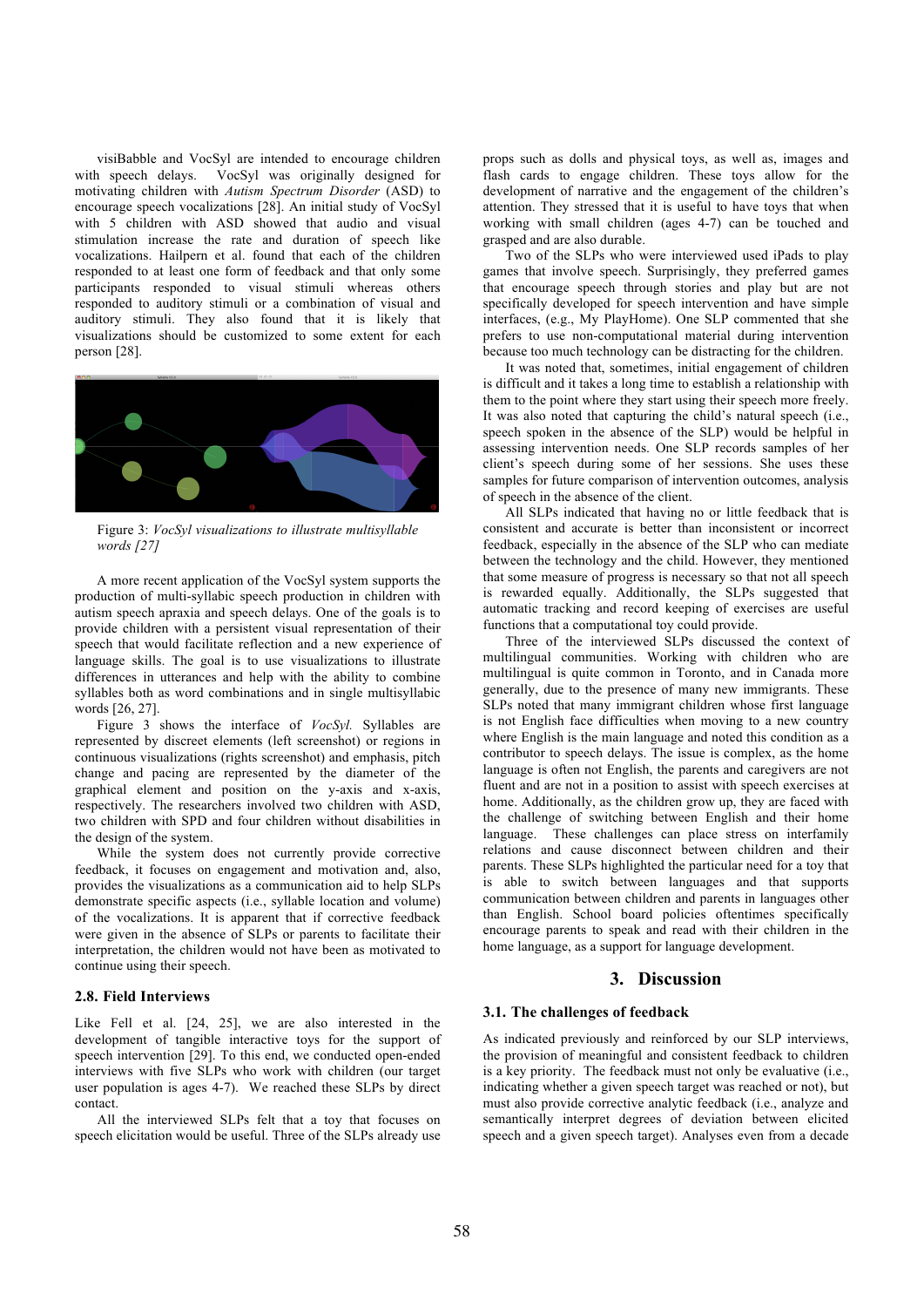ago identified that ASR technology is not able to provide corrective analytic feedback and can only provide evaluative feedback [30].

For an ASR module operating in a speech intervention context, if it is unable to produce a lexicographic candidate for a given speech input, then the system must decide whether this error is an instance of speech error due to poor speech or a recognition error due to poor system performance. In this situation, the system may exploit additional information in the form of information about the expected input.

Researchers have determined that systems, such as those reviewed in prior sections, which rely on abstract visualizations as feedback do not seem to work well for children. Neri et al. have identified a major problem with providing comparable waveforms, a popular form of feedback (e.g., *Speech Viewer II*), to the user [31]. Although showing target and input waveforms in alignment can be motivating for the user (i.e., to try to emulate the target waveform by modifying their pronunciation), it does not necessarily lead to behavior modification (i.e., correction of articulation). Moreover, Neri et al. argue that such alignments may be misleading, since it is possible for two articulations to both be "on target" and yet have waveforms that are very different from each other; they argue that even a trained phonetician cannot extract information needed to correct pronunciation from this feedback, let alone a user who does not have any training in interpreting this form of feedback [31].

# **3.2. Shifting from analysis to elicitation motivation**

Although ASR is challenged by certain requirements of this design domain (namely the need for corrective analytic feedback), it supports admirably well another requirement: that the system be engaging, interactive and motivates repeated speech productions by the child. A key observation here is that incorporating ASR can make the computer system responsive to speech even if it does not provide detailed feedback. In the context of speech intervention, even rudimentary feedback can be of value, since it can motivate children to try multiple repetitions of words and phrases. This approach has been used in a remarkable study by Mitra et al., in the context of accent reduction, which found that even rudimentary feedback was helpful [32].

In this study, sixteen children between the ages of twelve and sixteen were chosen from an Indian English median school, where English was the primary medium of teaching but was spoken with a strong accent. They were grouped into four groups and given access to a computer for three hours a week. The children were provided with "Ellis", an English language learning program with no ASR support, four classic Englishlanguage films that they could choose to watch during their time at the computer and the previously mentioned *Dragon Naturally Speaking* program. The children were given the objective of making their speech understood by the *Dragon Naturally Speaking* program that either accepted or rejected input speech and did not provide corrective feedback. No further instructions were provided following an initial demonstration of the resources. Rather surprisingly, the approach was effective. To measure improvements in speech and whether they carry to reallife situations, four human judges were provided with video clips of children speaking at different evaluation points. A measure of the percentage of words correctly recognized was calculated. Significant improvements over a five-month period were observed. Furthermore, the word recognition rates by the ASR module were correlated with the human judges' assessments of pronunciation accuracy (e.g., an improvement of 117% was observed, as assessed by the human judges and of 79%, as assessed to the ASR module).

In another study of second language training, class observations and teacher interviews, revealed that in practice very little feedback is given to the students [17]. Reasons for limiting feedback were to maintain a positive atmosphere and communicative flow. A study of literature on the pedagogy of feedback shows that according to many theories (e.g., [33]), the *encouragement* of speech and communication is as important as its correction.

Scientific researchers in this domain may quickly conclude that the need for high-quality corrective analytic feedback clearly motivates the need for further work into automated speech analysis. And such work is ongoing. For instance, efforts in the area of *acoustic training*, which entails to the process of recording representative speech samples from a user to create or to augment an acoustic database [2]. In particular, Rudzicz has recently developed and validated a highly specialized ASR module for dysarthric speech [12]. Another project, the module for dysarthric speech  $[12]$ . *Universal Access* (UA) dysarthria speech database has gathered a collection of speech samples from individuals with speech dysarthria that can be used to incorporate knowledge about dysarthric speech into an ASR application [13]. The other approach from the Assistive Technology domain to increase effectiveness of ASR for users with non-standard speech, *input restriction,* may also been seen as providing a useful avenue for speech intervention, since the approach relies on simplifying the recognition task by restricting the input to a limited number of isolated words, rather than continuous speech. This approach has been used widely, and improves accuracy rates (e.g., Rosengren et al. showed that adapting the vocabulary for each user improved accuracy rates from 28% to 62% [34]), and has been employed in some of the previously described systems (e.g., [19, 23]).

But in a parallel stream to the specific ASR research and development work underway, one may consider the broader design parameters of the application domain: a designer may see this situation not so much as an obstacle, but rather an occasion or opportunity to contemplate more generally the role of ASR in speech intervention systems, systems which are needed for the here and now, for deployment on a time-scale that is not hinged to the outcomes of medium- and long-term automated speech analysis research projects, and for contexts in which an SLP is already present and mediating the speech intervention session (who is trained and experienced with the design of corrective feedback).

Although it would seem unintuitive, we conjecture that rudimentary feedback provides more value than other more detailed types of corrective feedback. Rudimentary feedback preserves a main point of "value" of ASR, which is as the main driver for motivating, interactive technology-mediated experiences. These encounters motivate the elicitation of multiple and repeated speech productions over a sustained period of days or weeks. Engwall et al. [17, 18] correctly identified the need for nuanced and carefully designed strategies to deliver corrective feedback. We argue that the same care and attention is needed for the motivation strategy for eliciting productions. And though these two aspects are clearly intertwined, we are currently pursuing "low-tech" strategies in which there is a radical rethinking of the role of ASR in a speech intervention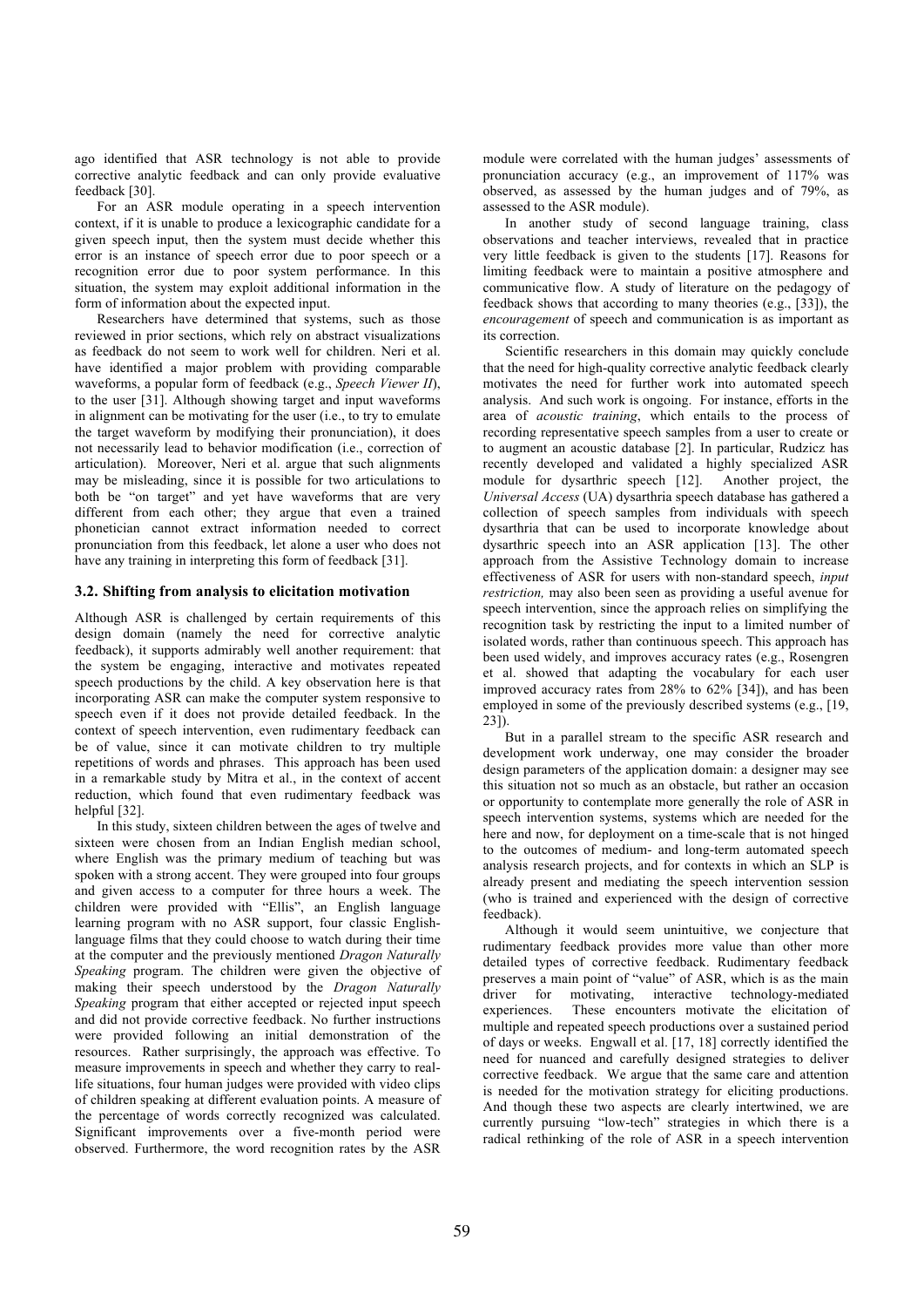system. We recognize the limitation of ASR to analyze nonstandard speech and instead use it to facilitate and motivate the use of speech as an input mode. The task of providing detailed feedback can be left to the SLP (the "human agent") and the use of ASR, and the computational media more generally, can be recruited for user engagement, motivation and the elicitation of speech productions.

A point that needs mention is that the findings discussed here is based on an assumption about the lexical unit being short and the language having a relative low ratio of morphemes to words (e.g., as in English); we expect the results to generalize to other moderately analytic languages, but may not generalize more broadly, for example to synthetic languages (e.g., Greek).

# **4. Conclusion**

In this paper, we have reviewed a number of systems that employ ASR for speech or pre-speech intervention. We discuss how ASR technology as of present often provides unreliable and approximate feedback in the presence of ambiguous or erroneous speech, which results in unintuitive and inconsistent feedback that can be confusing and ineffective to users.

Extant intervention systems that use ASR face the main challenge of designing effective feedback. There remains a misalignment between the original design goal of ASR modules (i.e., recognition of speech) and their repurposed role in computer speech intervention systems (i.e., analysis and assessment of speech). Research demonstrates that abstract representations such as waveforms and closeness scores are unintuitive for children and have not been helpful in correcting speech. Our fieldwork shows that SLPs themselves highly value ASR and computational media more generally for its effect in motivating users and eliciting repeated speech productions.

While *input restriction,* a method used previously in systems developed for users with dysarthric speech and strong accents can be employed to improve the performance of ASR modules, based on reported interview results with SLPs and the literature review, a more radical shift in the role of the ASR module is suggested. This method involves using ASR to engage rather than evaluate speech, given the goal of facilitating sustained practice through the elicitation of multiple repetitions of target words and phrases. As demonstrated by Mitra et al., it can be effective to subordinate the accuracy of ASR to its use as a facilitator and "encourager" of interaction [32].

# **5. Acknowledgements**

We would like to thank the SLPs who took time and provided us with useful information through the interviews. This research is supported by the Natural Sciences and Engineering Research Council of Canada Discovery Grant, "Embodied Interaction Design for Articulation Elicitation and Feedback".

# **6. References**

- [1] Danis, C. and Karat, J., "Technology-driven design of speech information systems", Proc. of DIS'95, ACM, 17-24, 1995.
- [2] Hawley, M. S. "Speech recognition as an input to electronic assistive technology", British Journal of Occupational Therapy, 65(1): 15-20, 2002.
- Zhao, Y., "Speech technology and its potential for special education", Journal of Special Education Technology, 22(3): 35-41, 2007.
- [4] Hsiao, M. L., Li, P. T., Lin, P. Y., Tang, S. T., Lee, T. C., and Young, S. T. "A computer based software for hearing impaired children's speech training and learning between teacher and parents in Taiwan", In Engineering in Medicine and Biology Society, Proc. of the 23rd Annual International Conference of the IEEE (Vol. 2, pp. 1457-1459). IEEE. 2001.
- [5] Menzel, W., Herron, D., Bonaventura, P., and Morton, R. "Automatic detection and correction of nonnative English pronunciation", In Proceedings of Workshop Intergrating Speech Technology in the (Language) Learning and Assistive Interface, InStil , 49–56, 2000.
- [6] Teachers with Apps. "31 Speech And Language Apps For iPad", Retrieved from: http://www.teachthought.com/literacy-2/31speech-and-language-apps-for-ipad/. 2013.
- [7] Bälter, O., Engwall, O., Öster, A., and Kjellström, H., "Wizard-of-Oz test of ARTUR: A computer-based speech training system with articulation correction", In Proceedings of ASSETS'05, ACM, 36- 43, 2005.
- [8] Vicsi, K., Roach, P., Öster, A. M., Kacic, Z., Barczikay, and Tantoa, A., Csatári F., Bakcsi Zs. and Sfakianaki A., "A multimedia, multilingual teaching and training system for children with speech disorders", International Journal of Speech technology, 3, 289-300, 2001.
- [9] Dragon Systems, "Dragon NaturallySpeaking SDK, C++ and SAPI Guide and Reference", Dragon Systems, 1999.
- [10] Teixeira, C., Trancoso, I. and Serralheiro, A., "Recognition of nonnative accents", In Proceedings of EUROSPEECH-1997, 2375- 2378, 1997.
- [11] Huang, X., Acero, A., and Hon, H. W., "Spoken Language Processing: A Guide to Theory, Algorithm, and System Development", Prentice Hall, 2001.
- [12] Rudzicz, F. "Using articulatory likelihoods in the recognition of dysarthric speech. Speech Communication", 54:430–444, 2012.
- [13] Kim, H., Hasegawa-Johnson, M., Perlman, A., Gunderson, J., Huang, T. S., Watkin, K., and Frame, S., "Dysarthric speech database for universal access research", In Interspeech, 1741-1744, 2008.
- [14] Potamianos, A., Narayanan, S., and Lee, S. "Automatic speech recognition for children. In Eurospeech, 97, 2371-2374, 1997.
- [15] Kewley-Port, D., Watson, C.S., Elbert, M., Maki, D., and Reed, D., "The Indiana speech training aid (ISTRA) II: Training curriculum and selected case studies", Clinical Linguistics and Phonetics, 5(1): 13-38, 1991.
- [16] Bunnell, H.T. Yarrington, D.M. and Polikoff, J.B., "STAR: Articulation training for young children", In Proceedings of InterSpeech'00, 4, 85-88, 2000.
- [17] Engwall, O. Analysis of and feedback on phonetic features in pronunciation training with a virtual teacher. Computer Assisted Language Learning, 25(1): 37–64, 2012.
- [18] Engwall, O. and Bälter, O. Pronunciation feedback from real and virtual language teachers. Computer Assisted Language Learning, 20(3): 235–262, 2007.
- [19] Öster, A-M. "Teaching speech skills to deaf children by computerbased speech training", In Proceedings of the  $18<sup>th</sup>$  International Congress on Education of the Deaf*,* 1995.
- [20] Ryalls, J., Michallet, B, and Le-Dorze, G., "A preliminary evaluation of the clinical effectiveness of vowel training for hearing-impaired children on IBM's Speech Viewer", Volta Review, 96, 19–30, 1994.
- [21] Pratt, S, Heintzelman, A., and Deming, S., "The efficacy of using the IBM Speech Viewer vowel accuracy module to treat young children with hearing impairment", Journal of Speech and Hearing Research, 36, 1063–1074, 1993.
- [22] Öster, A-M. "Applications and experiences of computer-based speech training", STL-QPSR, 1, 59-62, 1989.
- [23] Öster, A-M. House D., Green P., "Testing a new method for training fricatives using visual maps in the Ortho-Logo-Pedia project (OLP)", Phonum 9- Fonetik, 89-92, 2003.